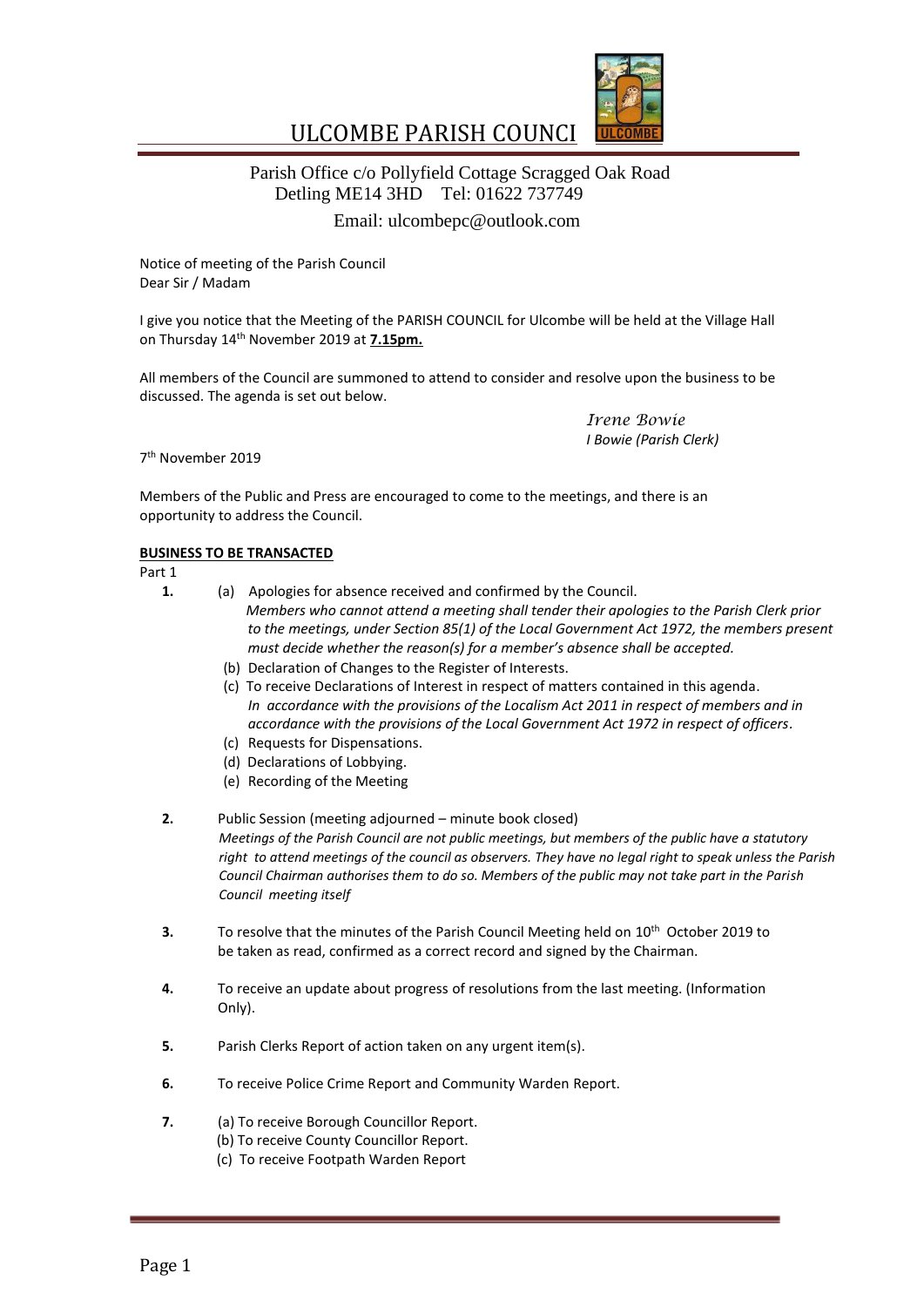#### **8. Planning**

- (a) To receive an update on any outstanding planning applications and results.
- (b) To receive late planning applications received for consideration.
- (c) To consider the following Planning Applications:-  **19/505341/FULL Kings Oak Farm Crumps Lane Ulcombe Kent ME17 1EU** Erection of a temporary agricultural dwelling.

**19/505283/FULL Candle Cottage The Street Ulcombe Maidstone Kent ME17 1DP** *Change of use of land from agricultural to residential.*

#### **19/504842/FULL Little Poplars Lodge Little Poplar Farm Ulcombe Road Headcorn Ashford Kent TN27 9LB**

*Demolition of the existing two bedroom bungalow and shed. Erection of a 1no. single storey dwelling to include the retention of decked area and relocation of shed with associated access, parking and landscaping* 

#### **19/504920/FULL Paladin House Lenham Road Kingswood Kent ME17 1LU**

*Erection of stables and creation of a menage/dry winter paddock for the keeping of horses for private use (part retrospective).* 

## **19/504971/FULL Land Adjacent To Peckham Farm Ulcombe Road Headcorn Ashford Kent TN27 9JX**

*Demolition of 2no. existing barns and erection of dwelling with associated garage and works*.

#### **19/504998/FULL Coachmans Cottage Ulcombe Hill Ulcombe Maidstone Kent ME17 1DN**

*Erection of a single storey side extension and a single storey rear extension including alterations to garden levels and retaining wall.*

(d) To receive report from the Village Hall Committee regarding the village hall extension.

#### **9. Finance**

- (a) To note Receipts of Income.
- (b) To authorise Payments listed on the schedule.
- (c) To confirm bank reconciliation.
- (d) To receive quarterly budget analysis.
- (e) To consider the provision of wi-fi in the Village Hall
- (f) To consider the purchase of a parish council projector

#### **10. Correspondence – To receive items of late correspondence**

#### **11. MBC Call for Sites – To consider a communication framework**

#### **12. Recreation Play Area/Car Park**

- (a) To receive the Monthly Inspection Report from Maidstone Borough Council/ parish council and to consider any actions to be taken.
- (b) To nominate a Councillor to undertake recreation ground inspection for the period 15 November 2019 to 12 December 2019.
- (c) To note that Cllr Lingwood is investigating low level lighting at the village hall.
- (d) To receive an update on the litter bins and consider purchasing new litter bins.
- (e) To note any other recreation ground matters for action.
- (f) To receive an update on the status of the Cricket Pavilion